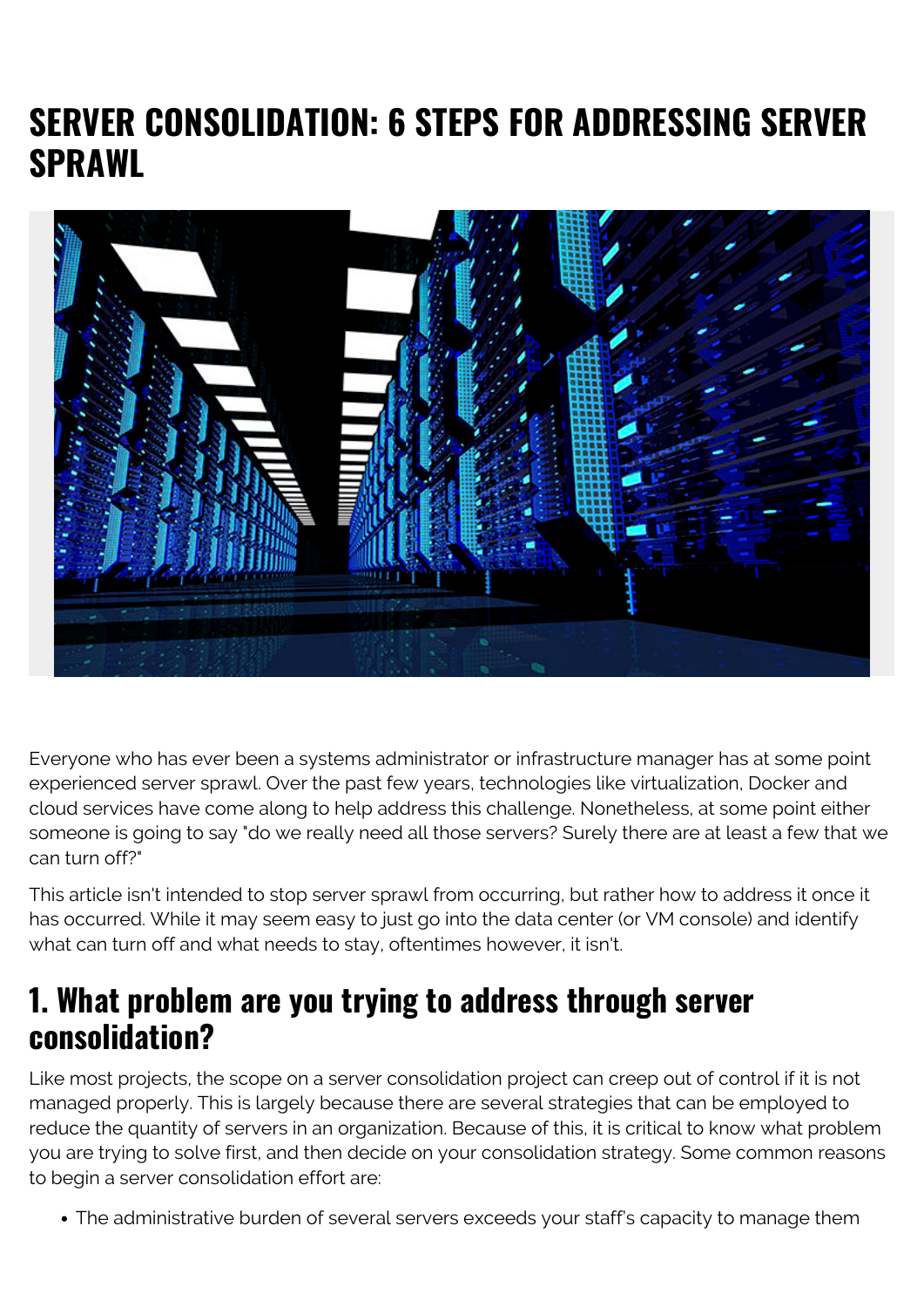- Two or more organizations have merged and there are too many servers performing the same functions
- To prepare for a move to a new data center
- Reduce cost of server operation
- To reduce the organization's risk exposure
- To prepare for hardware lifecycle replacement
- Applications and their underlying infrastructure are ready for decommissioning.

# **2. Take inventory of all your servers (Physical and Virtual)**

This seems like a no brainer, but I've been part of more than one project where additional servers were discovered as part of the consolidation project. It is incredibly important to understand the current state and quantity of servers for a given function, so that you can create a vision for the desired end state. Below is a sample of what each record in a server inventory could look like:

| Server Name             | Function                              | Applications | %Utilization<br>Estimate | Operating<br>System      | Security Level /<br>Profile |
|-------------------------|---------------------------------------|--------------|--------------------------|--------------------------|-----------------------------|
| NYC-SERVER1 File Server |                                       | N/A          | 85%                      | <b>Windows</b><br>Server | Confidential data           |
|                         | PHI-SERVER1 LOB Application Inventory | Management   | 50%                      | Linux                    | Confidential data           |

It is important to not make this inventory more complicated than it needs to be in the beginning. While your technical teams will need to know things like external IP addresses, firewall rules, RAM, Storage, and CPU type, at this point you only need to know the basics. Once you have a basic inventory together, you can move on to categorization (for purposes of consolidation)

# **3. Categorize the functions of your servers**

This is another one of those items that seems relatively easy. Every systems administrator groups their servers in one way or another. What is needed for a server consolidation effort is a consistent grouping system that is followed and understood by all project assignees. Below is an abbreviated list using two grouping methods within a grouping system. By having multiple methods within a grouping system, it is possible to evaluate consolidation opportunities in different ways.

#### **Function Security Profile**

• Web

- Least Private (Public)
- File / Storage
- More Private
- Infrastructure
- Most Private
- Application (Client/Server)
- VMHost
- Database

# **Grouping by Function**

Grouping servers by function lets you evaluate consolidation opportunities based on similar workloads. By looking at one group at a time it becomes easier to evaluate what servers could be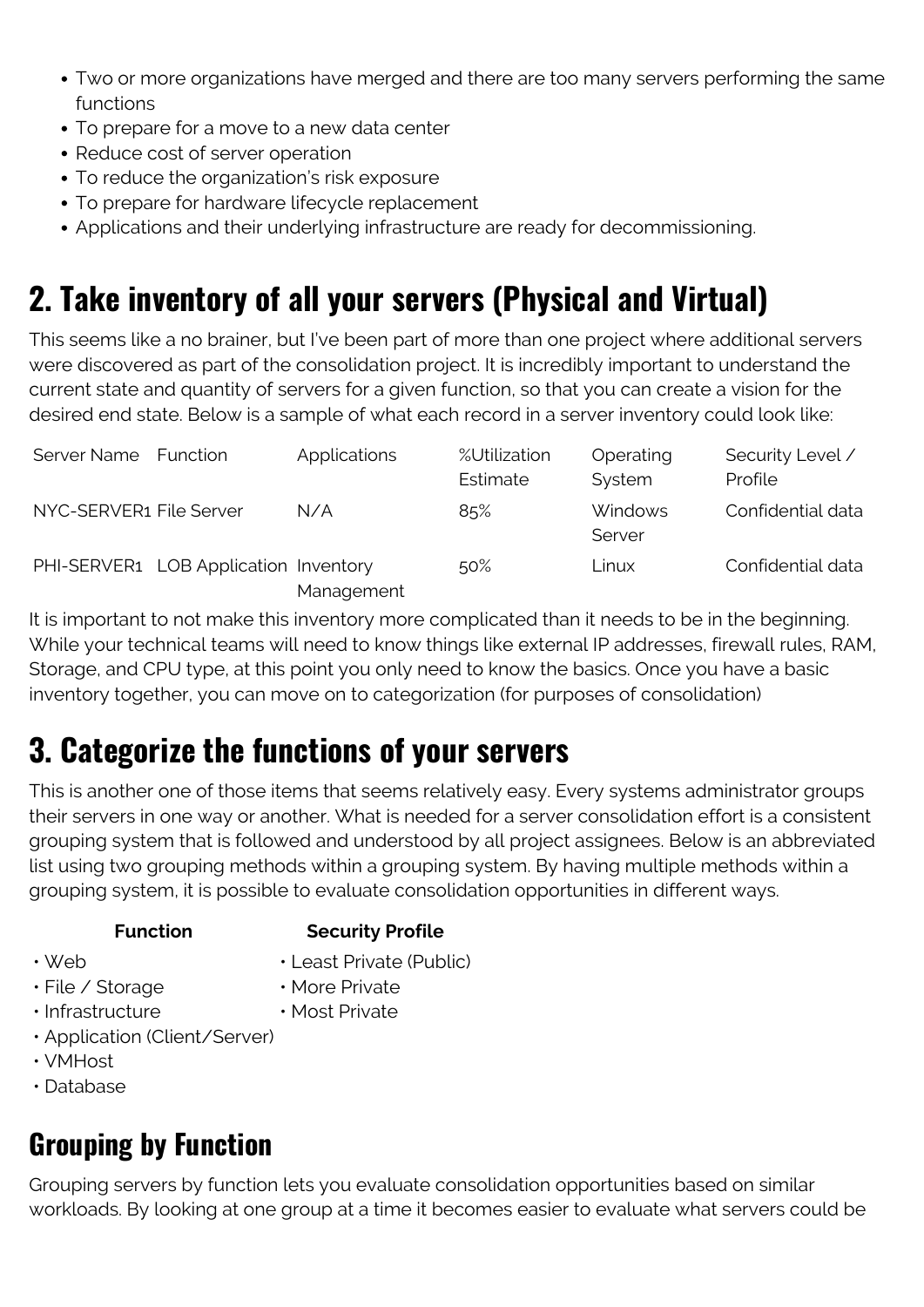combined. With this method, ask questions like:

- a. Are all my servers in this grouping close to %80 utilized? If not, what workloads could be consolidated?
- b. Are any of my servers in this grouping overutilized?
- c. Is there business or application reasons to keep servers within a function separated? If not, does it make sense to combine them?

#### **Grouping by Security Profile**

Grouping servers by security profile allows you to incorporate risk management into your consolidation effort. It also provides a check and balance to your function grouping to help ensure you don't create security problems by consolidating server workloads.

By grouping servers together based on security profile, you can ask questions like:

- a. Should all my servers in a security level be kept together?
- b. Does it make sense to consolidate "server 1" and "server 2" if they have different security levels?
- c. Can I reduce my cost of risk management by isolating the most private servers and increasing the security controls on just these servers?

## **4. Look to cloud options**

Moving to the cloud can have a significant impact on your overall consolidation effort. There are many workloads that can be redesigned to leverage the advantages of moving to the cloud. However, if your focus is server consolidation, and you are looking to take your first steps into the cloud, collaboration suites and storage are a great starting point without having to invest too much development time. Office 365 and GSuite (and others) can significantly reduce the number of servers in your organization by eliminating the need for email and file servers.

Other great options for moving to the cloud are any client server applications that you have purchased over the years. Most software providers now have cloud options as well as professional service offerings to move from your on-premises version to the cloud version.

If you find opportunities to move in-house developed applications to the cloud, great! However, I highly recommend treating these efforts as separate projects that stand on their own. More on this later.

### **5. Virtualize everything that's on-premises**

I've been involved in virtualization efforts since the early 2000's. There was a point in time where it was considered bad practice to virtualize databases and domain controllers. However, modern virtualization solutions make these old arguments irrelevant. A properly architected virtualization solution will allow you to virtualize almost every server you are hosting on premise without fear of a server apocalypse. If you provide adequate resources for your virtual machines there is no reason to keep physical servers around anymore (except for the hypervisor hosts, obviously). A fully virtual environment will also allow you much more flexibility with your server consolidation efforts.